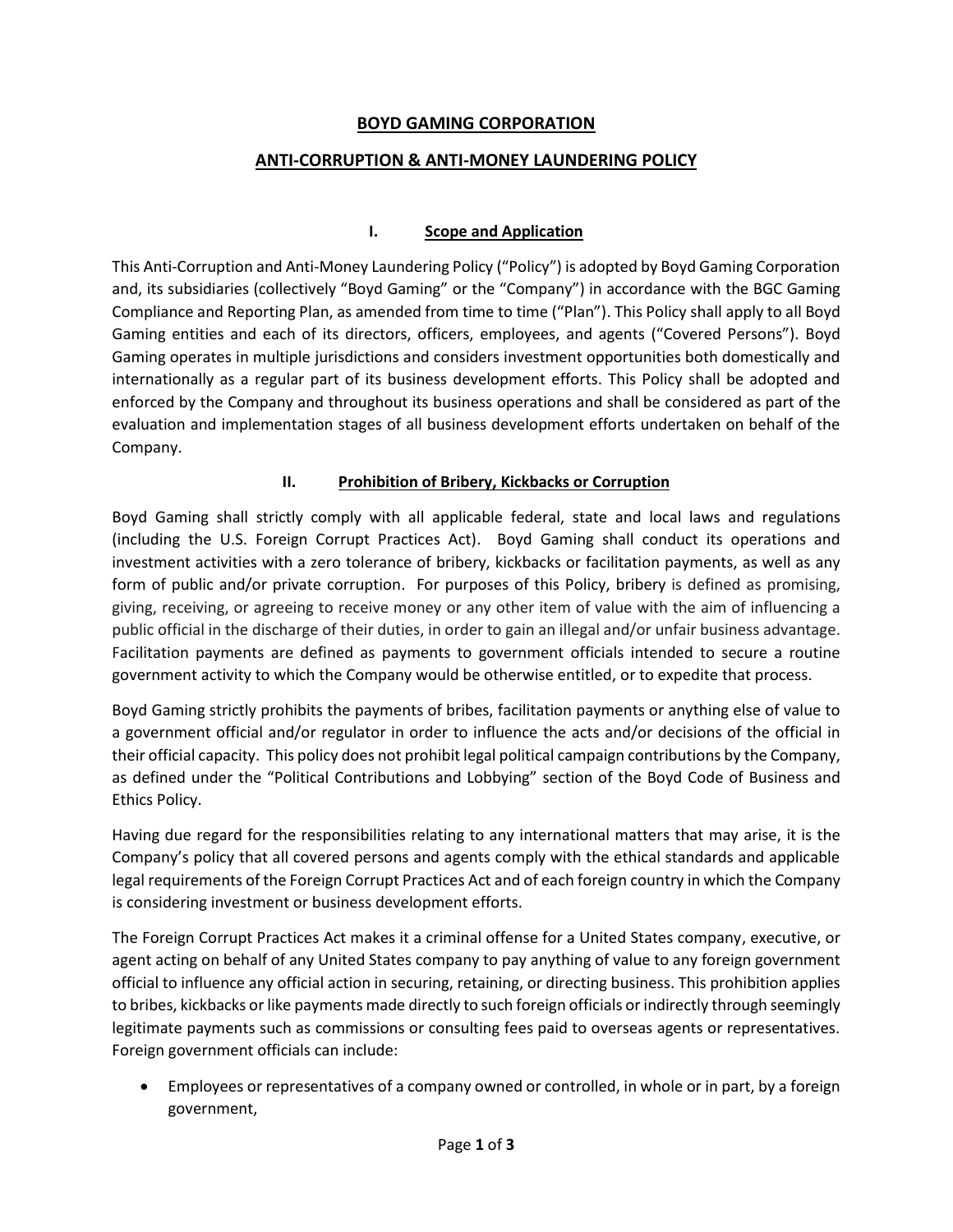- Members of a political party in a foreign country, and
- Officials or employees of public international organizations such as the World Bank or United Nations.

Before conducting any international business activities or considering making any investment in an international entity, lobbyists, or Company employees should seek guidance from the Company's General Counsel.

Additionally, requesting or soliciting any item of value from any party with whom we do business wherever located, including kickbacks or gifts, is strictly prohibited. For purposes of this Policy, kickbacks are defined as the payment of money or any other item of value by a business partner to an employee of the Company in order to improperly influence a business decision by the Company.

This Policy does not prohibit tip category team members from accepting **unsolicited** gratuities as outlined under "Gifts, Gratuities, Entertainment and Other Consideration" within the Boyd Code of Business and Ethics Policy.

# **III. Affirmation of AML Compliance**

This section of the Policy shall be implemented in harmony with the Plan. In any case where there is a conflict or identified inconsistency between this section of the Policy and the Plan, the Plan shall govern. With regard to anti-money laundering ("AML") compliance and procedures, all Covered Persons the Company shall conduct the Company's operations in accordance with federal law (Bank Secrecy Act ("BSA"), as described in 31 CFR Chapter X and the American Gaming Association's best practices. The Company shall seek to promote and foster a company-wide culture of AML compliance, including:

- Establishing a system of internal controls, policies and procedures to assure ongoing compliance with AML requirements.
- Ensuring regular, independent testing of our AML compliance.
- Training appropriate team members to identify unusual financial transactions or suspicious activities and how to record reportable currency transactions, as well as familiarizing them with legal requirements and our compliance policies and procedures.
- Designating individuals who are responsible for assuring AML compliance at each property, and providing adequate resources to compliance functions.
- Adopting appropriate risk-based procedures for conducting ongoing Patron Due Diligence (PDD).